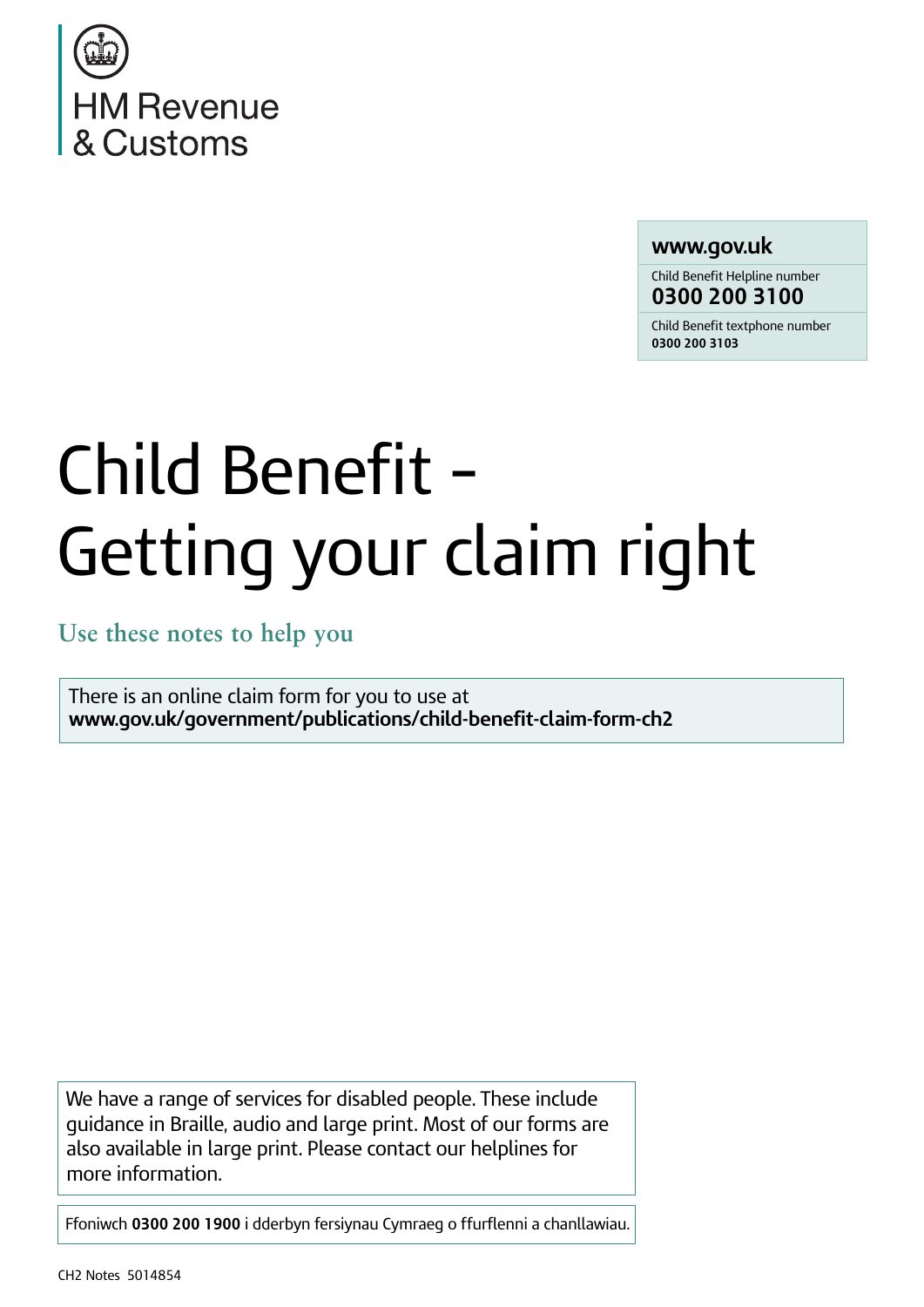# **Introduction**

# **About Child Benefit**

Child Benefit can be paid to people bringing up:

- a child under the age of 16
- a young person up to the age of 20, if they're in full-time non-advanced education or approved training

# **When to claim Child Benefit**

You should claim Child Benefit as soon as:

- your baby is born and registered (babies born in the UK need to be registered at the register office)
- a child comes to live with you
- you adopt a child if you're in the process of adopting a child, apply for Child Benefit as soon as the child comes to live with you

### **Who should claim Child Benefit**

If you have arrived in the UK and you aren't working, you usually won't be able to claim Child Benefit until you've lived in the UK for 3 months. For more information, go to **[www.gov.uk/child-benefit-move-to-uk](https://www.gov.uk/child-benefit-move-to-uk)**

You should fill in the enclosed claim form if you're responsible for a child. You don't need to be the parent of the child and you may be entitled to Child Benefit even if the child doesn't live with you.

Only 1 person can receive Child Benefit for a child. If you or your partner already get Child Benefit, the same person normally claims for any new children.

If you're bringing up children, you may not be working or paying a National Insurance contribution. If you get Child Benefit for a child under the age of 12, you'll receive weekly National Insurance credits to protect your future entitlement to the State Pension.

If you're a couple and one of you works and pays National Insurance contributions and the other one stays at home to care for the child, the person who's not working could protect their State Pension by claiming Child Benefit.

You can claim Child Benefit no matter how much you earn or have in savings.

If you or your partner have an individual income of £50,000 a year or less, you'll not be affected by the following even if both of your incomes add up to more than £50,000.

### **Child Benefit for people who have an income of more than £50,000 a year**

Since 7 January 2013, if either you or your partner have an individual income of more than £50,000 a year the person with the higher income will have to pay an extra Income Tax charge on some or all of the Child Benefit that you get paid. When making your claim you can choose either:

- not to have Child Benefit paid to you if you get Child Benefit for any other children, those payments will also stop – and you or your partner will not have an extra tax charge
- to have Child Benefit paid to you, but you or your partner will need to pay an extra tax charge on the Child Benefit you receive

The extra tax charge will be:

- 1% of the Child Benefit paid for every £100 of income received over £50,000 and up to £60,000
- a charge equal to the full amount of Child Benefit paid for income over £60,000

If you or your partner have an individual income between £50,000 and £60,000, you may want to be paid Child Benefit as the extra tax charge will be less than the amount of benefit you can get.

If you or your partner have to pay the extra tax charge, you should register for Self Assessment if you haven't already done so. For more information, go to **[www.gov.uk/register-for-self-assessment](https://www.gov.uk/register-for-self-assessment)**

**It is important to fill in the Child Benefit claim form** even if you don't want to be paid, as this can help to protect your future rights to State Pension and help your child get their National Insurance number.

For more information about the tax charge, go to **[www.gov.uk/child-benefit-tax-charge](https://www.gov.uk/child-benefit-tax-charge)**

# **Child Benefit for people who aren't sure if their income is more than £50,000**

If you're not sure if either you or your partner have an individual income of more than £50,000 a year, you should decide to be paid Child Benefit. You or your partner will be liable to an extra tax charge later if one of you does have an income of more than £50,000.

For more information about the tax charge, go to **[www.gov.uk/child-benefit-tax-charge](https://www.gov.uk/child-benefit-tax-charge)**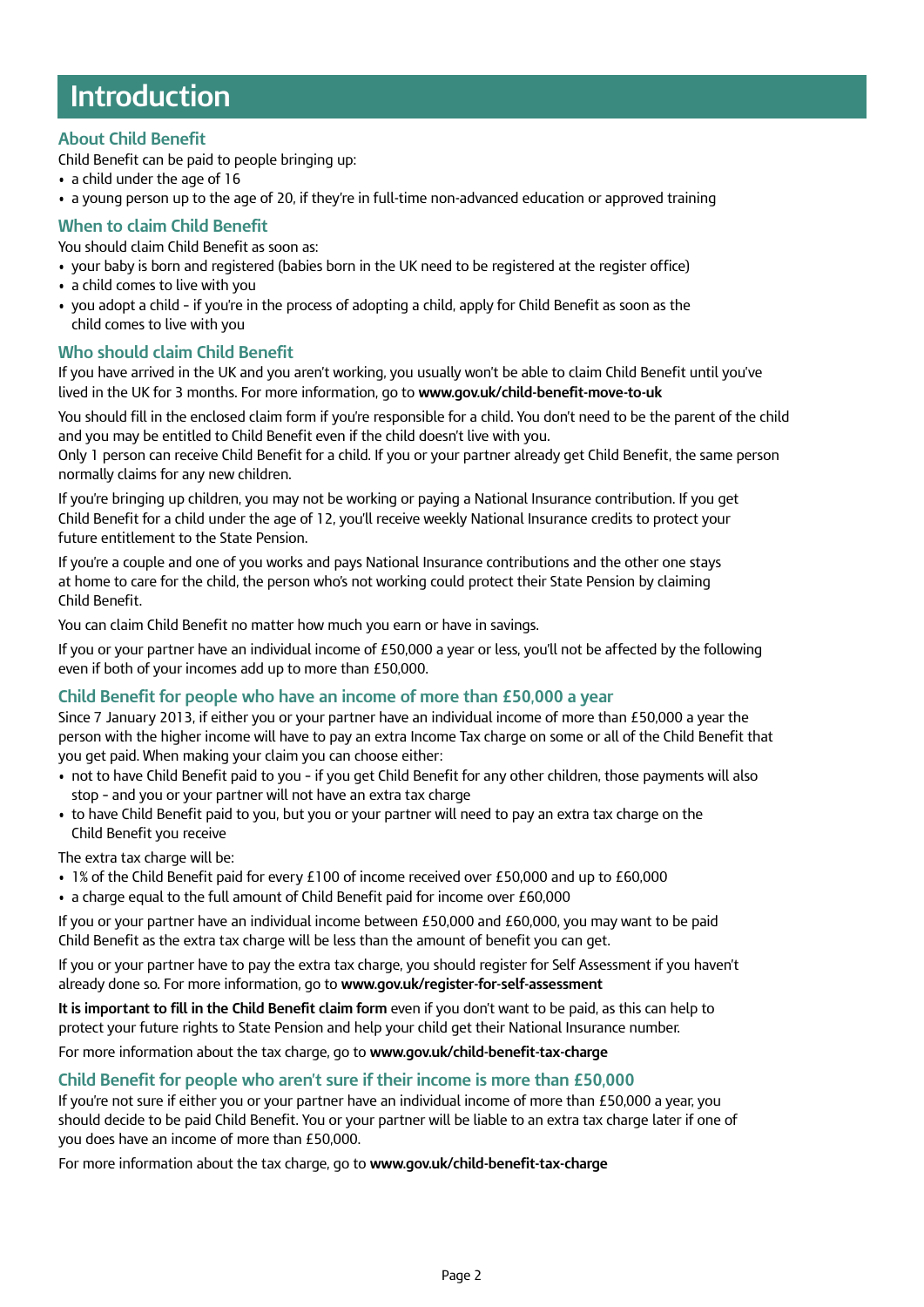# **Help with filling in your claim form – Page 2**

# **Questions 10 and 26 – where I find my (or my partner's) National Insurance number**

This will be on:

- a P60 certificate from your employer
- a PAYE Coding Notice or a letter from us
- a payslip from your employer
- any letter from the Department for Work and Pensions or Jobcentre Plus

Example of a National Insurance number

National Insurance number

**QQ 12 34 56 A**

# **Page 3 of your claim form**

**Help**

If you need more help with a question phone the Child Benefit Helpline. Phone **0300 200 3100 (UK) 00 44 161 210 3086 (Overseas)** Textphone **0300 200 3103**

For more information about Child Benefit, go to **[www.gov.uk/child-benefit](https://www.gov.uk/child-benefit)**

# **Question 19**

You're subject to immigration control if:

- the Home Office says you can stay in the UK known as 'leave to enter or remain' - but only if you don't claim certain benefits, tax credits or housing help paid by the UK government - known as 'recourse to public funds'
- you need permission to stay in the UK known as 'leave to enter or remain' - but you don't have it

If you're subject to immigration control, or not sure if you are, you might still be able to get Child Benefit.

# **Question 15**

This question is about the country you have **always** lived in. The UK is England, Wales, Scotland and Northern Ireland. It doesn't include the Isle of Man or the Channel Islands.

Don't include any countries that you're visiting on holiday or are working in.

# **Question 16**

This question is about the country you live in **most of the time**. The UK is England, Wales, Scotland and Northern Ireland. It doesn't include the Isle of Man or the Channel Islands.

Don't include any countries that you're visiting on holiday or are working in.

|                         | 1 About you continued                                                                                                                                                                 | <b>About you conting</b><br>led                                                                                                                                                     |
|-------------------------|---------------------------------------------------------------------------------------------------------------------------------------------------------------------------------------|-------------------------------------------------------------------------------------------------------------------------------------------------------------------------------------|
|                         | 15 Have you always lived in the UK?<br>By this we mean you have never lived outside the UK.<br>Read page 3 of the CH2 Notes.<br>N <sub>0</sub><br>I have lived outside the UK - go to | Are you no v, or have you at any time in the last<br>22<br>3 months, worked in another country or received<br>beneat from another country?<br><b>No</b><br>If No, go to question 23 |
|                         | question 16<br>Voc<br>I have always lived in the UK - go to<br>question 24                                                                                                            | If Yes, tell us the name of the country<br>Yes<br>Country                                                                                                                           |
|                         | 16 Do you usually live in the UK?<br>Read page 3 of the CH2 Notes.<br>N <sub>0</sub><br>If No, go to question 17                                                                      | Are you a member of HM Forces or a civil servant<br>23<br>working abroad?<br>N <sub>0</sub><br><b>Yes</b>                                                                           |
|                         | Yes<br>If Yes, go to question 18<br>17 Which country do you wally live in?                                                                                                            | What is your marital or civil partnership status?<br>24<br>Please tick 1 box. We consider you single for<br>Child Benefit purposes unless you live with a partner.                  |
|                         | Country<br>Go to question 19                                                                                                                                                          | Married or in a civil partnership<br>Go to question 25<br>Living with a partner as if you                                                                                           |
|                         | 18 Tell us the date you arrived in the UK<br>DD MM YYYY                                                                                                                               | are married or a civil partner<br>Go to question 25<br>Widowed<br>Go to question 34                                                                                                 |
|                         | 19 Are you subject to immigration control now, or have you<br>been at any time in the last 6 months?                                                                                  | Separated<br>Go to question 34<br>Divorced<br>Go to question 34                                                                                                                     |
|                         | Read page 3 of the CH2 Notes.<br>If No, go to question 21<br>N <sub>0</sub><br>Yes                                                                                                    | Single<br>Go to question 34                                                                                                                                                         |
| dfo<br>une <sub>2</sub> | 20 If you have been subject to immigration control in the<br>last 3 months, tell us the date your immigration status<br>was granted DD MM YYYY                                        |                                                                                                                                                                                     |
|                         | Please send a copy of your Home Office documents to<br>us with this form.                                                                                                             | 2 About your partner                                                                                                                                                                |
|                         | 21 What is your employment status?<br>Please tick the box or boxes that apply. Remember you<br>only need to answer this question if you have ever lived<br>outside of the UK.         | Your partner's full name and date of birth DD MM YYYY<br>25                                                                                                                         |
|                         | Looking for work in the UK<br>Working in the UK<br>Self-employed in the UK                                                                                                            | 26 Your partner's National Insurance number<br>Read page 3 of the CH2 Notes.<br>Example of a National Insurance number - QQ123456A.                                                 |
|                         | None of these - I have enough money to support<br>my family in the UK                                                                                                                 | 27<br>Your partner's nationality<br>This is on their passport                                                                                                                       |

Page 3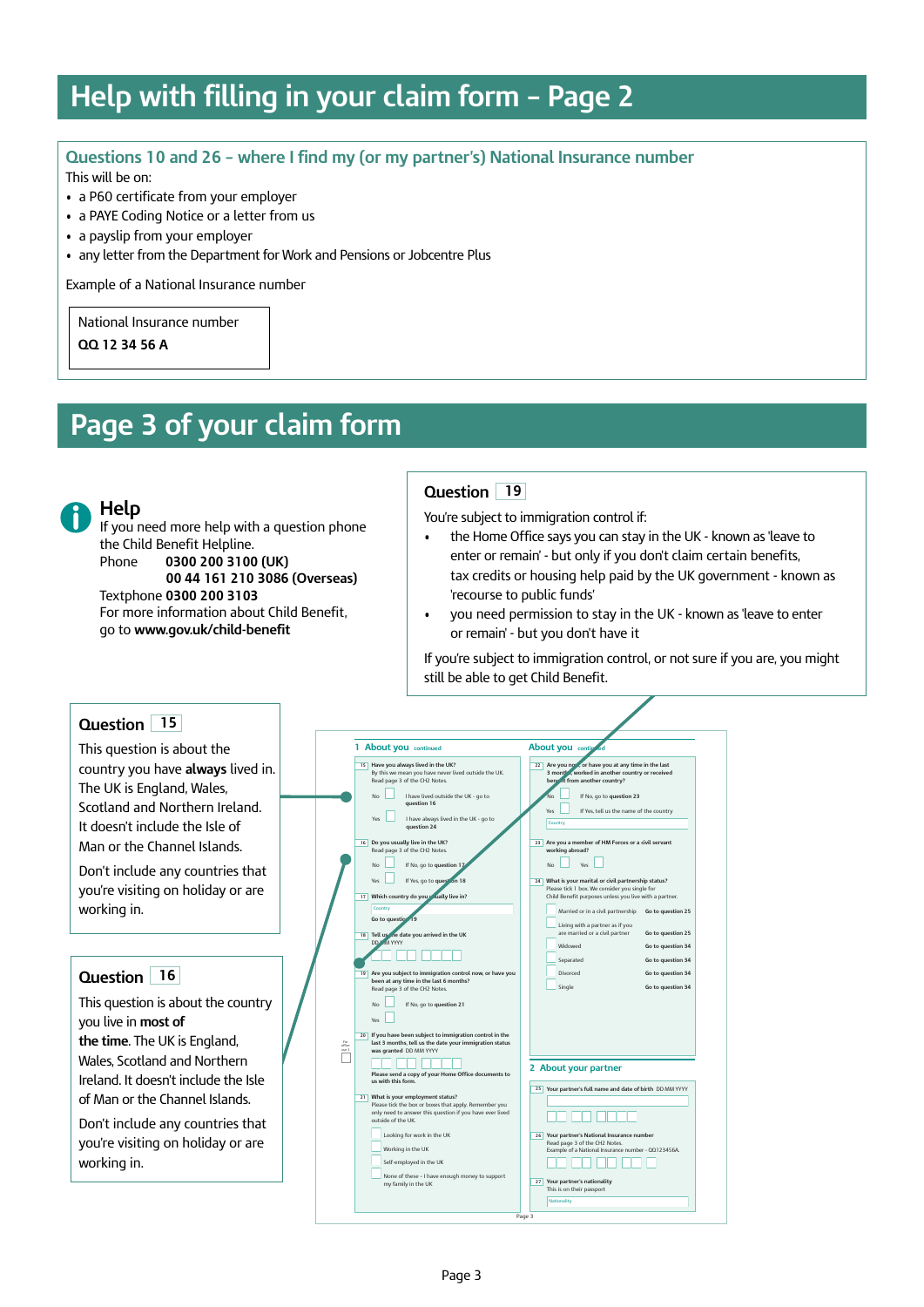# **Pages 5 and 6 of your claim form**



# **Help**

If you need more help with a question phone the Child Benefit Helpline. Phone **0300 200 3100 (UK) 00 44 161 210 3086 (Overseas)** Textphone **0300 200 3103** For more information about Child Benefit, go to **[www.gov.uk/child-benefit](https://www.gov.uk/child-benefit)**



**Please note that these questions apply to all children on this claim form**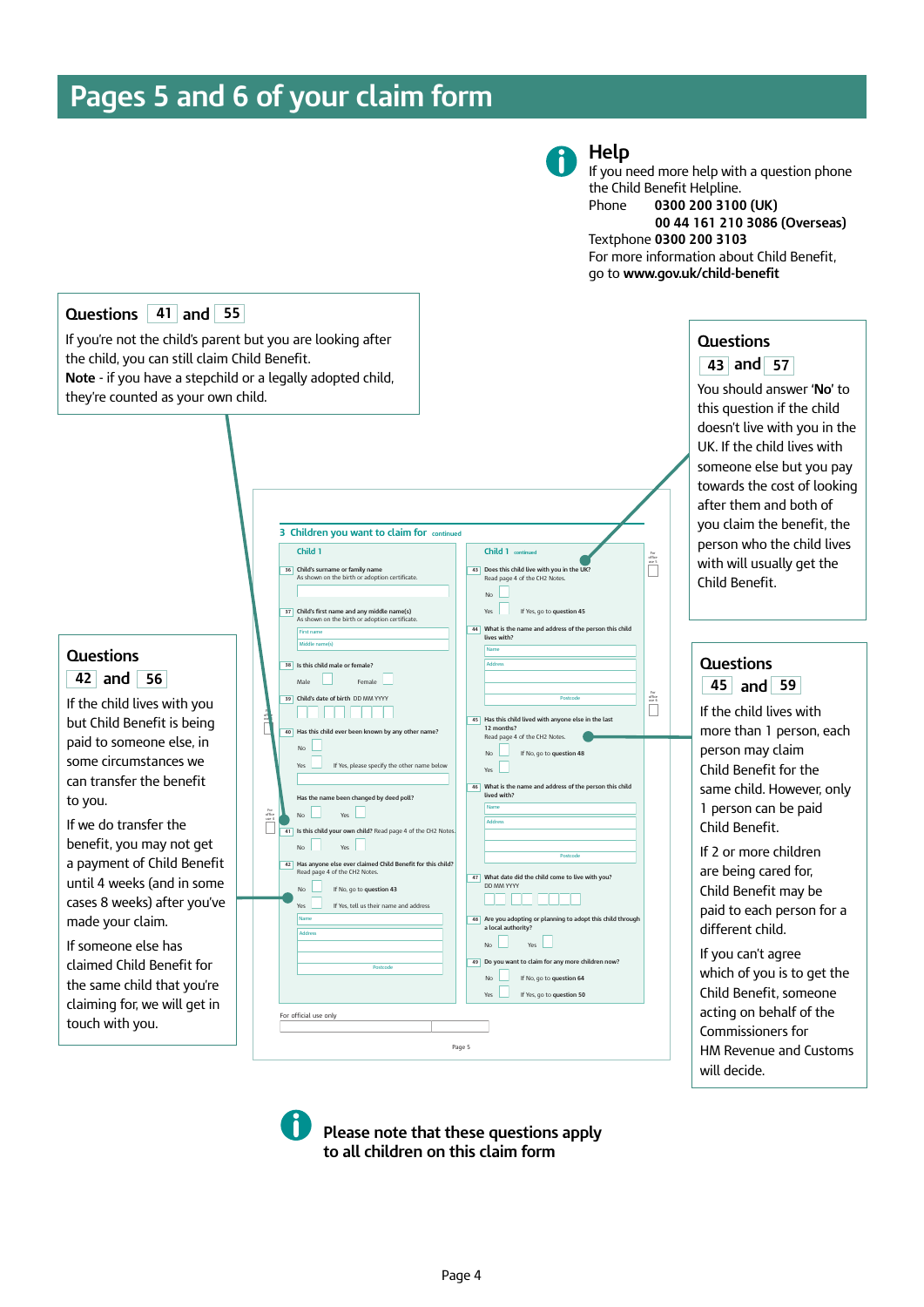# **Page 7 of your claim form**

#### **Question 64**

Only answer this question if either you or your partner have an individual income of more than £50,000 a year.

### **It's important to claim Child Benefit to protect your State Pension.**

You can decide not to be paid Child Benefit if you don't want to pay the extra tax charge. See 'Child Benefit for people who have an income of more than £50,000 a year' on page 2.

If you're not sure of your or your partner's individual income, see 'Child Benefit for people who aren't sure if their income is more than £50,000' on page 2. For more information, go to

**[www.gov.uk/child-benefit-tax-charge](https://www.gov.uk/child-benefit-tax-charge)**

# **Questions and 65 66**

Child Benefit is usually paid every 4 weeks. However, you can choose to get your Child Benefit paid weekly if you're bringing up children on your own, or you (or your partner if you have one) are receiving:

- Income Support
- income-based
- Jobseeker's Allowance • Pension Credit
- income-related Employment and Support Allowance

• Universal Credit If you want Child Benefit to

be paid weekly, tell us at question 66 why you qualify.

If you qualify and choose to get your Child Benefit paid weekly, you must tell us immediately if you stop:

- bringing up children on your own
- getting at least one of the above benefits

If this happens, we may stop paying your Child Benefit weekly and change it to paying you every 4 weeks.

#### **Question 69**

### **We encourage you to consider the benefits of having your Child Benefit paid into an account that is in:**

- your name
- the name of your husband, wife or partner if you have one
- the names of you and your husband, wife or partner
- the name of someone acting on your behalf
- the names of you and a person acting on your behalf

Payment into an account in your own name allows you to access your Child Benefit when you need it.

However, if you want to use an account that isn't in your name, you may do so. It'll be your responsibility to make sure you get the money or that the money is used in the way you want.

**We can't pay into:**

- more than 1 account
- a Nationwide account that is in someone else's name

If you want to remain in charge of your Child Benefit, the best way to do that is to have it paid into an account in your own name. It may not be as easy to access your payments if these are paid into an alternative account.



#### **Question 71**

Make sure you enter the sort code shown on your bank card or statements from your bank or building society. If the account isn't in your name you'll need to get the branch sort code. This is usually 6 digits. Please include any zeros – for example, 00 11 22.

#### **Question 72**

Your account number is usually 8 digits and is shown on your statements or chequebook. If the account isn't in your name you'll need to get the bank account details. Please include any zeros – for example, 00123456.

**If too much Child Benefit is paid into your account you'll have to pay back any money you shouldn't have been paid.**

For example, if you tell us something that affects how much we pay you and we don't have time to change your payment, you'll have to pay back any money you shouldn't have been paid.

# **Question 73**

If your account is with a building society, or a bank that was a building society, you may have an additional reference number. This number may be called: • a roll number

- an account reference
- an account number

If you're not sure which numbers to enter, check with your bank or building society. If your account is not with a bank or building society, for example an account with a Credit Union or other provider, you should always check with them what information they need from you in order to pay the money into your account.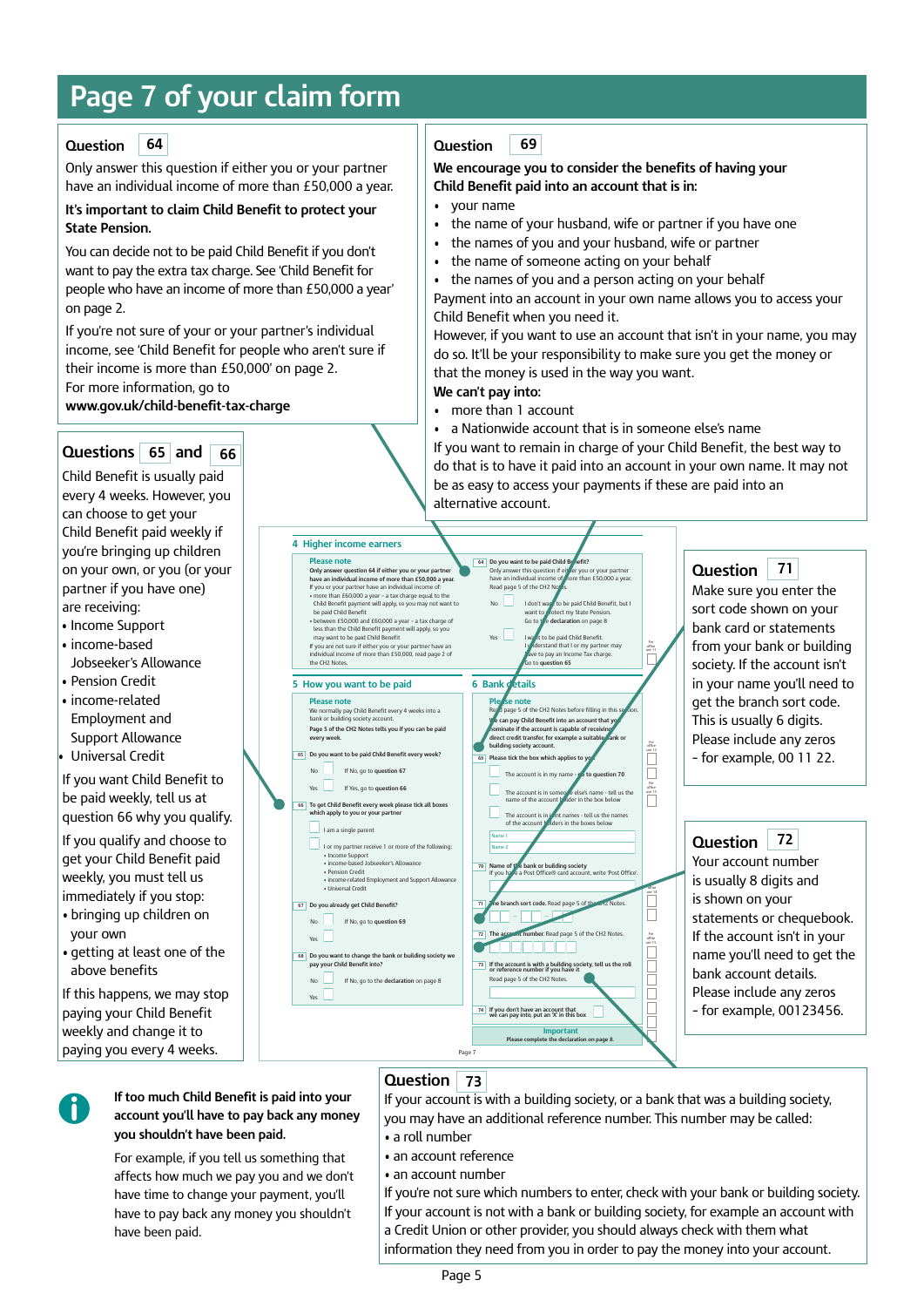# **Other money you may be entitled to**

## **Tax credits**

Working Tax Credit is for working people on a low income.

Child Tax Credit is for people bringing up children.

To find out what you could get:

- go to **[www.gov.uk/taxcredits](https://www.gov.uk/taxcredits)**
- phone the Tax Credit Helpline on **0345 300 3900**
- textphone the Tax Credit Helpline on **0345 300 3909**

# **Other things you might need to know**

### **National Insurance credits**

Before 6 April 2010, if you received Child Benefit for a child under 16, you automatically qualified for a scheme called Home Responsibilities Protection (HRP), which helped to protect your State Pension.

From 6 April 2010, for each week that you're entitled to Child Benefit for a child under 12, you'll receive weekly National Insurance credits to protect your future entitlement to the State Pension.

If you reach State Pension age on or after 6 April 2010, any complete tax years of HRP you've already built up before 2010 will be converted into qualifying years. Up to 22 years of HRP can be converted into qualifying years for the State Pension.

### **Earnings Factor credit**

Before 6 April 2010, if you received Child Benefit for a child under 6, you automatically built up entitlement to an additional pension through State Pension.

From 6 April 2010, for each week that you're entitled to Child Benefit for a child under 12, you'll receive weekly Earnings Factor credits to protect your future entitlement to the State Pension.

You'll be able to combine National Insurance and Earnings Factor credits with other qualification routes, such as National Insurance contributions, in order to build up a year of entitlement.

### **For more information**:

- go to **[www.gov.uk/browse/working](https://www.gov.uk/browse/working)**
- phone the Pension Service Helpline on **0800 731 7898** or textphone on **0800 731 7339**

You can also:

- go to **[www.gov.uk/taxcredits](https://www.gov.uk/taxcredits)**
- phone the National Insurance Helpline on **0300 200 3500**

### **Your rights and obligations**

'Your Charter' explains what you can expect from us and what we expect from you. For more information, go to **[www.gov.uk/hmrc/your-charter](https://www.gov.uk/hmrc/your-charter)**

These notes are for guidance only and reflect the position at the time of writing. They do not affect any right of appeal.

HMRC Digital Services July 2016 © Crown copyright 2016

HMRC 07/16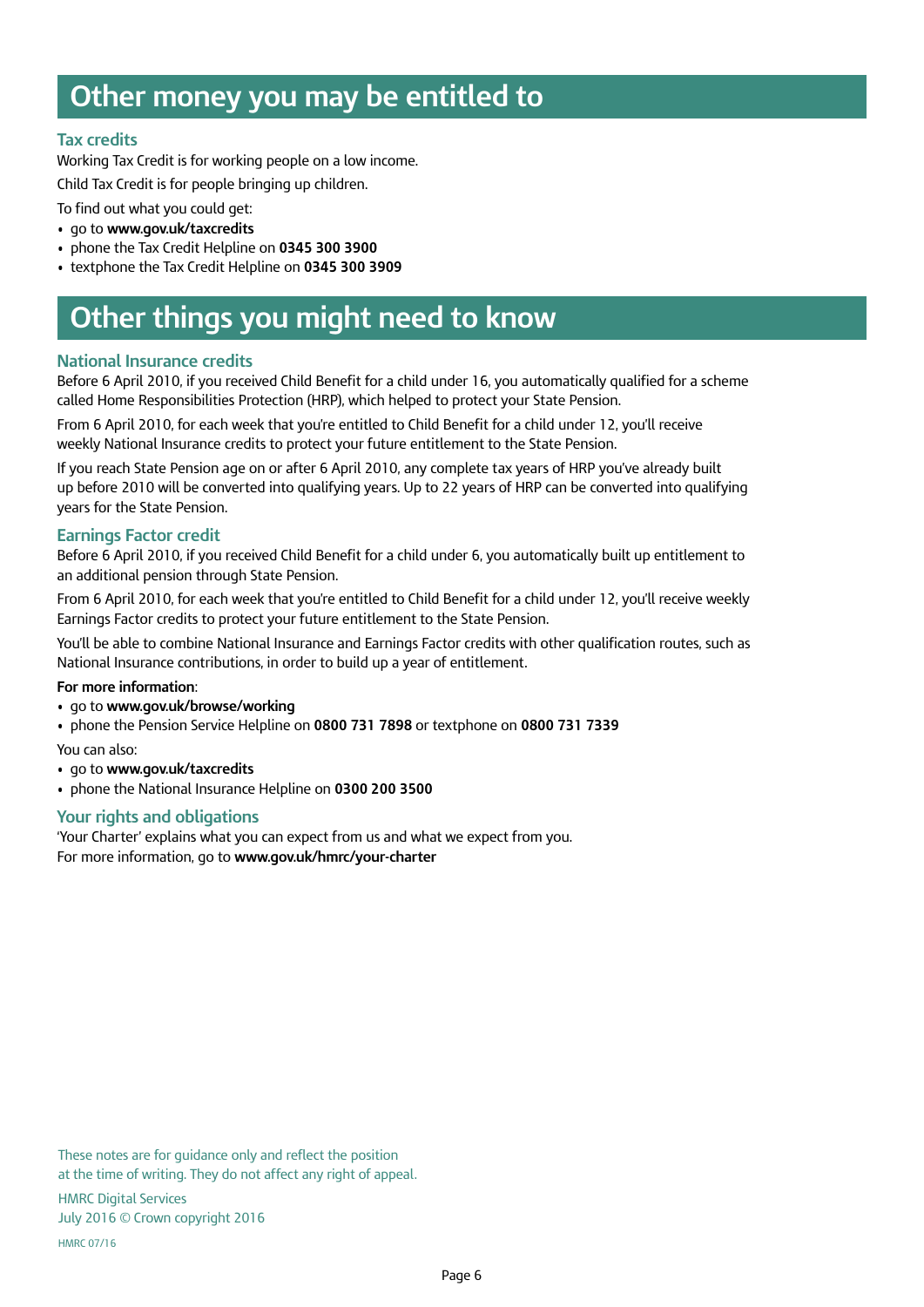|                | Child 3                                                                                     | <b>Child 3</b> continued                                                                             |
|----------------|---------------------------------------------------------------------------------------------|------------------------------------------------------------------------------------------------------|
| $\mathbf{1}$   | Child's surname or family name<br>As shown on the birth or adoption certificate.            | Does this child live with you in the UK?<br>8<br>Read page 4 of these notes.                         |
| $\overline{2}$ | Child's first name and any middle name(s)<br>As shown on the birth or adoption certificate. | No<br>If Yes, go to question 10<br>Yes<br>What is the name and address of the person this child<br>9 |
|                | First name<br>Middle name(s)                                                                | lives with?<br>Name                                                                                  |
| з              | Is this child male or female?<br>Female<br>Male                                             | <b>Address</b>                                                                                       |
| 4              | Child's date of birth DD MM YYYY                                                            | Postcode                                                                                             |
| 5              | Has this child ever been known by any other name?                                           | Has this child lived with anyone else in the last<br>10<br>12 months?<br>Read page 4 of these notes. |
|                | <b>No</b><br>If Yes, please specify the other name below<br>Yes                             | If No, go to question 13<br>No<br>Yes                                                                |
|                | Has the name been changed by deed poll?                                                     | What is the name and address of the person this child<br>11<br>lived with?                           |
|                | No<br>Yes                                                                                   | Name<br><b>Address</b>                                                                               |
| 6              | Is this child your own child? Read page 4 of these notes.<br>Yes<br>No                      | Postcode                                                                                             |
| $\overline{7}$ | Has anyone else ever claimed Child Benefit for this child?<br>Read page 4 of these notes.   | What date did the child come to live with you?<br>12<br>DD MM YYYY                                   |
|                | If No, go to question 8<br>No<br>If Yes, tell us their name and address<br>Yes              |                                                                                                      |
|                | Name<br>Address                                                                             | Are you adopting or planning to adopt this child<br>13<br>through a local authority?                 |
|                |                                                                                             | No<br>Yes<br>Do you want to claim for any more children now?<br>14                                   |
|                | Postcode<br>Go to question 8                                                                | If No, please tear off this sheet then go to<br>No<br>question 64 of your claim form                 |
|                |                                                                                             | If Yes, please fill in page 8<br>Yes                                                                 |